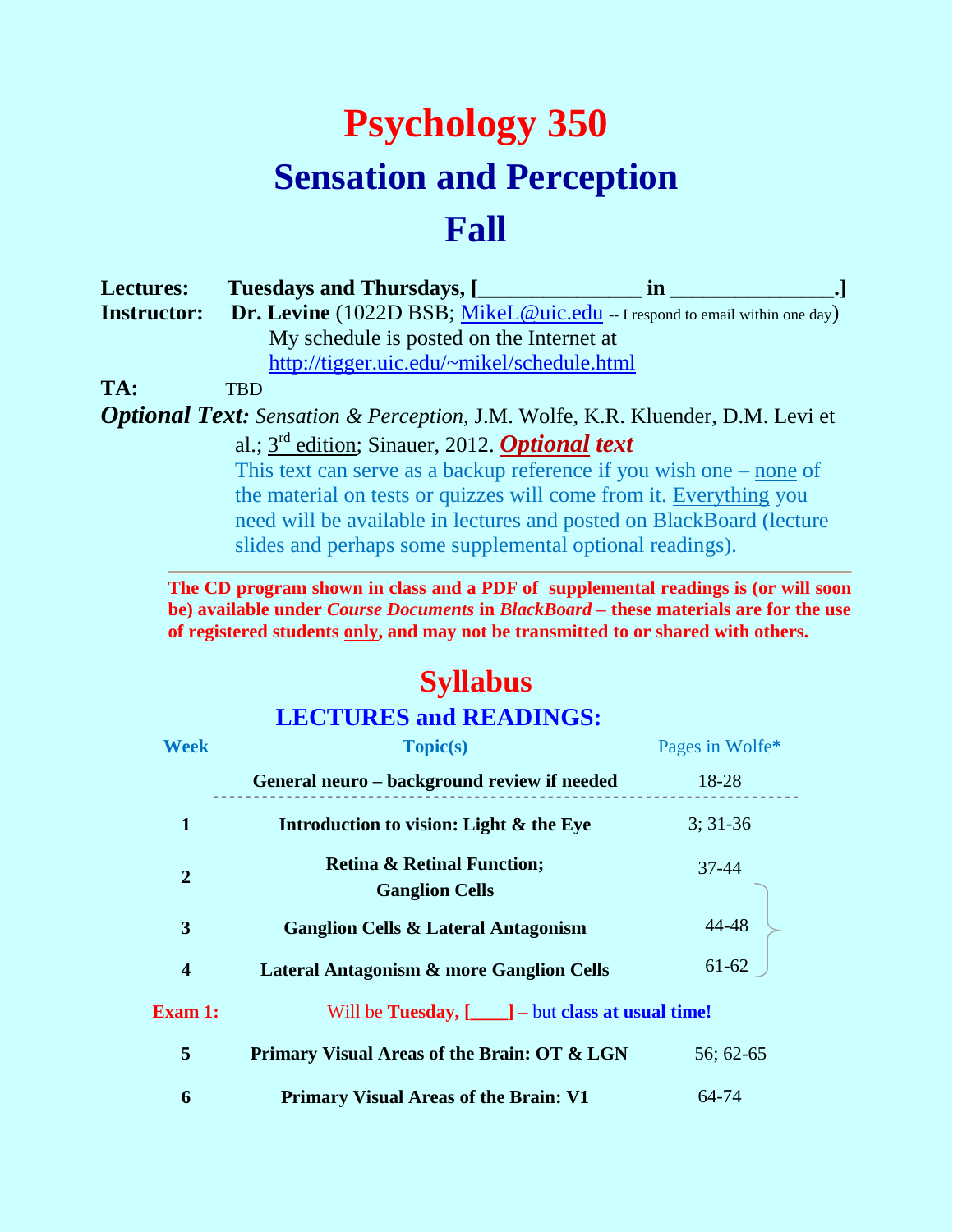| $\overline{7}$       | <b>Architecture of Vision in the Cerebrum</b>                                                            | 86-91; 206          |  |
|----------------------|----------------------------------------------------------------------------------------------------------|---------------------|--|
| 8                    | Spatial Frequencies (maybe start now)                                                                    | $15 - 17$           |  |
| <b>Exam 2:</b>       | Will be <b>Tuesday</b> , [1130] but class at usual time!<br>Only includes material covered since exam 1. |                     |  |
| 9                    | <b>Spatial frequencies;</b><br><b>Form and Pattern Perception</b>                                        | $57 - 62$<br>91-113 |  |
| <b>10</b>            | <b>Form and Pattern Perception</b>                                                                       | 190-196             |  |
|                      | <b>Depth Perception;</b>                                                                                 | 150-175; 179        |  |
| 11                   | <b>Perceptual Constancies &amp; Illusions;</b>                                                           | 176-178             |  |
|                      | <b>Color Vision</b>                                                                                      |                     |  |
| 12                   | <b>Color Perception;</b>                                                                                 | 118-146             |  |
|                      | <b>Sound and the Auditory System</b>                                                                     | 264-266             |  |
| 13                   | <b>Frequency Coding of Sound;</b>                                                                        | 244-257             |  |
|                      | <b>Speech Perception</b>                                                                                 |                     |  |
| 14                   | <b>Speech Perception;</b>                                                                                | 260-264             |  |
| 15                   | <b>Psychophysics</b>                                                                                     | $4 - 15$            |  |
| <b>Final</b><br>exam | (Time and date will be confirmed when official)                                                          |                     |  |

\* Note that these are suggested pages with similar material. Of course, you may find other references, including other textbooks or the Internet – but be aware that if there is conflicting information (and there is a little, even in the Wolfe book) **the correct answer will always be what was presented in class or on the 350 BlackBoard site**. No allowance will be made for other answers, even if you can show a valid source!

**There will be two in-class exams and one final exam. Exams will have both a multiple-choice and an essay component. Make-up exams (with a good excuse) will include four additional questions that can only count against your grade; make-ups** *must* **be taken by the next scheduled class time following the exam. There also will be several (at least six) pop quizzes given in class. The quizzes will be worth one point each, but only your best five scores will count toward your grade. There will be no make-ups for the pop quizzes.** 

The weighting for grading will be: Final  $= 42\%$ ; pop quizzes  $= 2\%$  each (up to  $10\%$ ), exams  $=$ **24% each. Approximately ⅔ of the questions on the final will be about material covered after the 2nd exam; the other third will review material covered by the exams.** *Details of how grades will be assigned are under Course Information in* **BLACKBOARD***.*

## **NO EXTRA CREDIT WORK WILL BE ACCEPTED.**